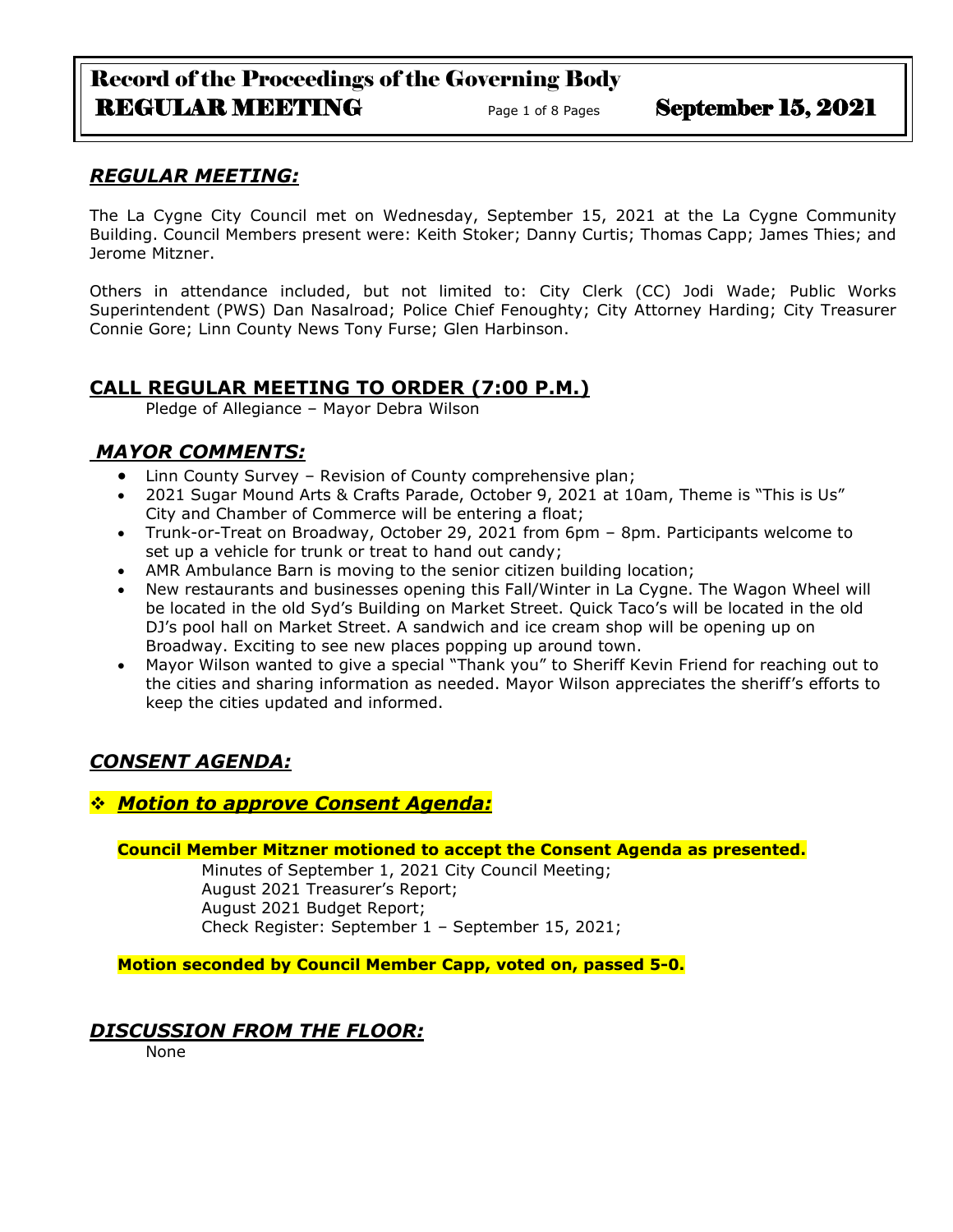# Record of the Proceedings of the Governing Body REGULAR MEETING<br>
Page 2 of 8 Pages<br>
September 15, 2021

## *SPECIAL PROJECTS:*

#### *WATER PLANT SETTLING POND PROJECT (MIDWEST ENGINEER GROUP/STARBUCK TRUCKING, LLC)*

MW Engineering Group, LLC, Pay Application #1, in the amount of \$70,627.50 for stored materials.

#### ❖ *Motion*

**Council Member Capp motioned to approve Pay Application No. 1 for Starbuck Trucking, LLC in the amount of \$70,627.50 for stored materials and delivery. Motion seconded by Council Member Mitzner voted on, passed 5-0.**

#### *SEWER REHABILITATION PROJECT (BG CONSULTANTS)*

Continued progress on survey of mains and review of drawings to prepare for bid letting. Mike Billings, USDA representative, emailed a request for documents which will need to be submitted in order to authorize the bidding of the sewer project. CC Wade is working with Paul Owings, BG Consultants, and City Attorney Harding to complete the task.

#### *STREET PROJECT – KDOT CCLIP PROJECT AT KS HWY 152 AND INDUSTRIAL ROAD (BG CONSULTANTS)*

Project scheduled for March 2022.

#### *NEW FIRE STATION/PUBLIC SAFETY BUILDING*

CC Wade and Katie Russell have been working on grant applications.

# *REPORTS OF CITY OFFICERS:*

#### **CITY ATTORNEY –BURTON HARDING**

- One more week of publication for the Determination of Decent and will complete the process for the quit claim deed.
- Municipal Court is going well, have a person set for trial.
- Spoke with CC Wade about some paperwork requested by USDA prior to bidding.

| <b>CHIEF OF POLICE - TINA FENOUGHTY</b>    |  |               |               |  |  |
|--------------------------------------------|--|---------------|---------------|--|--|
| <b>10 Traffic Stops Conducted</b>          |  |               |               |  |  |
| <b>Citations issued since last meeting</b> |  |               |               |  |  |
| Speed School Zone                          |  | Tag Expired.  |               |  |  |
| Fail to Yield                              |  | No Tag        |               |  |  |
| Insurance                                  |  | No DL         |               |  |  |
| <b>RR Crossing</b>                         |  | Speed         | $\mathcal{P}$ |  |  |
| Vicious Dog/RAL                            |  | Pass on Right | 0             |  |  |
| Drive Violation of Rest.                   |  | Endorsement   | 0             |  |  |
|                                            |  |               |               |  |  |

### **Calls for Service / Reports – 08/31/2021 thru 09/13/2021**

| Animal Complaint -        | Traffic Complaints - 2 |
|---------------------------|------------------------|
| Assist Outside Agency - 3 | Pursuit - 1            |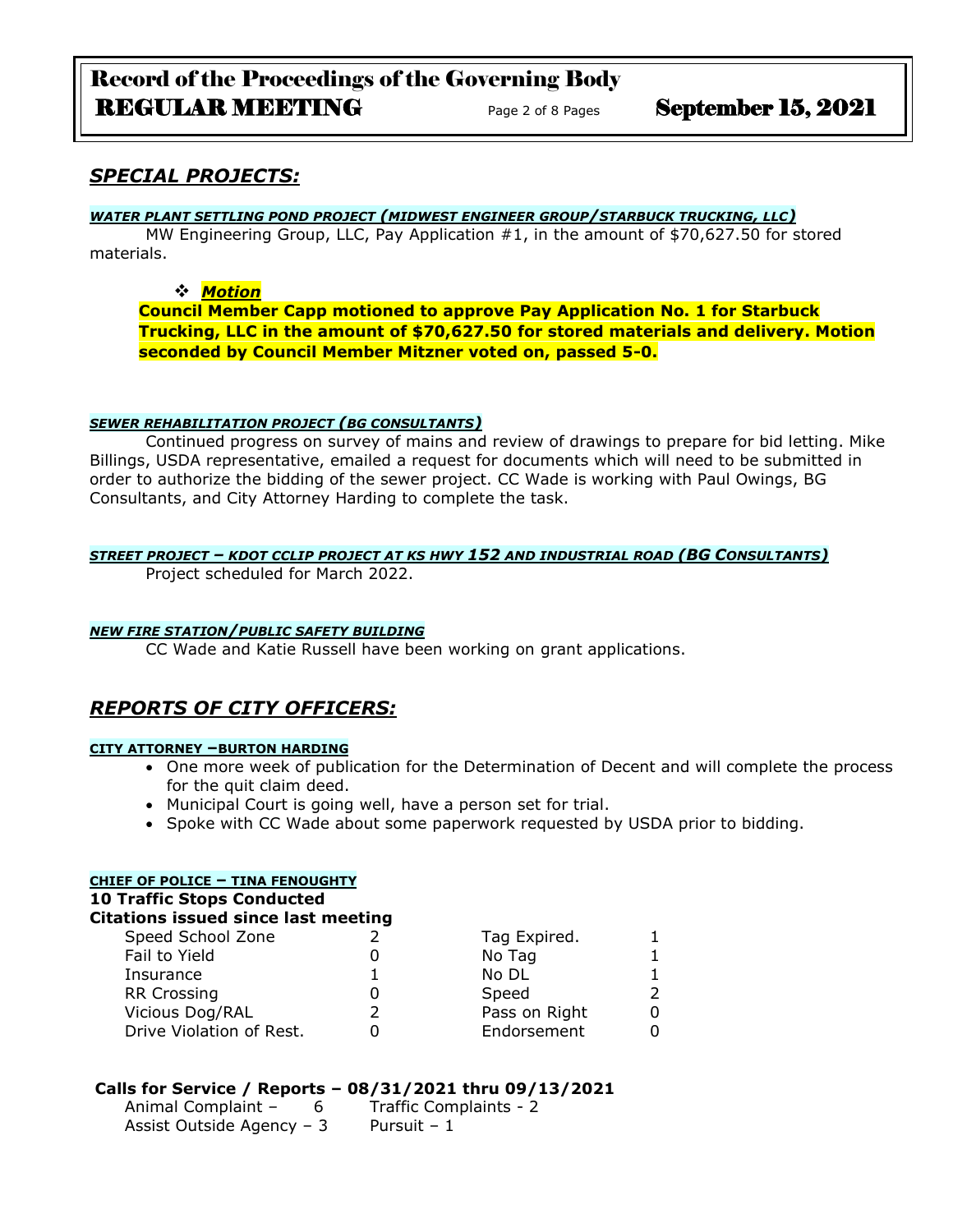# Record of the Proceedings of the Governing Body REGULAR MEETING Page 3 of 8 Pages September 15, 2021

### *REPORTS OF CITY OFFICERS CONTINUED:* **CHIEF OF POLICE – TINA FENOUGHTY**

| Building Check - 2       | Citizen Assist CFS / contact - 23 |
|--------------------------|-----------------------------------|
| Fingerprints $-0$        | Juvenile Incident - 2             |
| Check Welfare $-3$       | 911 Hang up-0                     |
| Follow $Up - 10$         | Theft - $1$                       |
| Suspicious Activity - 5  | Disorderly conduct $-1$           |
| Aggravated Assault - $0$ | Vandalism - 3                     |
| Domestic / Battery - 0   | Criminal Damage - 4               |
| Burglary $-0$            | Civil Stand By $-0$               |
| Suicidal Subject - 1     | Recovered Property - 0            |
| Felony Warrant $-0$      | Misdemeanor Warrant - 0           |

#### **Codes - 0 Letters sent out, 3 Work Orders**

Chief Fenoughty said it was a busy week. She thanked Chief Corey Murrison of the Linn Valley Police Department and the Pleasanton Police Department for assisting with calls.

#### **VIN Inspections –** 3 completed

#### **New Business**

**Unfinished Business:** Council Member Capp asked when Officer Fox graduates. Chief Fenoughty responded with graduation is October 1, 2021 and she will return to work on October 4, 2021. Chief Fenoughty plans to attend the graduation.

Accrued overtime for last period  $= 10.5$  hours

#### **CODES ENFORCMENT – ALLISON FOX**

Officer Fox is attending KLETC academy. Chief Fenoughty will be attending Allison's graduation on October 1.

#### **PUBLIC WORKS DEPARTMENT – PUBLIC WORKS SUPERINTENDENT (PWS) DAN NASALROAD** Report from 9/01/2021 to 9/15/2021

#### Committee Discussions

Water and Gas

- Starbucks Trucking, LLC has started removing the house to be demolished at 612 N.  $8<sup>th</sup>$ Street.
- Starbuck Trucking, LLC has started bringing in equipment for the pond and should start clearing trees next week. We met and went over some pre-construction topics.
- Still waiting on hard copy of permit for the pond.
- Issues with the gas meter at the Panhandle transfer station. USDI is working on the problem.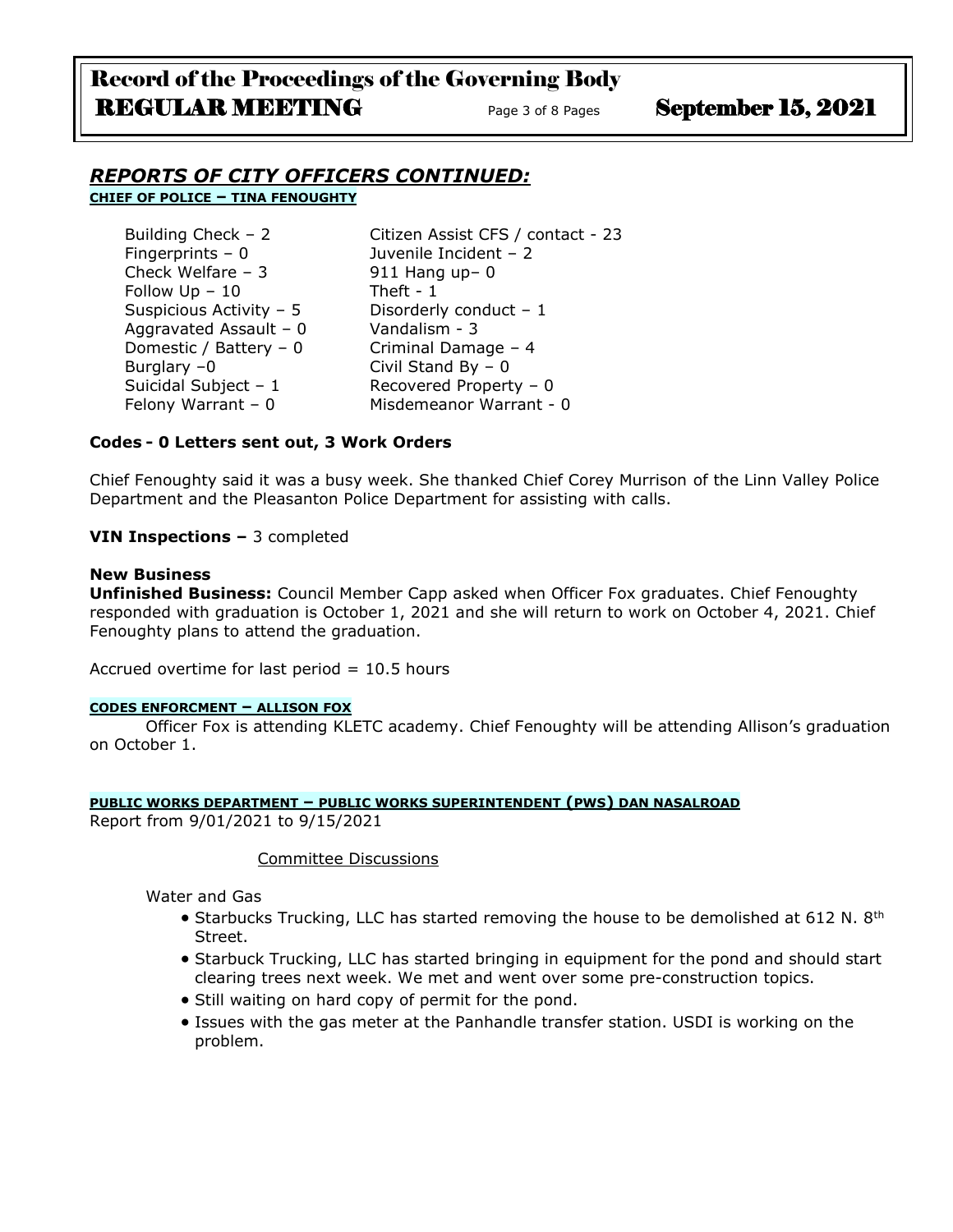# *REPORTS OF CITY OFFICERS CONTINUED:*

### **PUBLIC WORKS DEPARTMENT – PUBLIC WORKS SUPERINTENDENT (PWS) DAN NASALROAD**

Committee Discussions

Street

- Street repairs have started and will continue weather permitting.
- Spraying for mosquitos has stopped for this year unless they become a problem.
- Still working on drainage at 3<sup>rd</sup> and Chestnut. (Waiting on culverts)

#### Sewer

- East lift station generator is still down, parts are coming from Japan.
- Working on BG Consultants on sewer project.
- Still waiting on new pump for the East lift station.

#### Park

- Mowing and maintaining park.
- Duane Jeppesen from Quality Pools will be down in the next few weeks to check on the pool leak.
- CC Wade showed the PW the winterization steps for the park and the process has started.
- Ordered parts to fix the toilet in the family restroom in the bathhouse at the pool.
- Caulking has been repaired on the pool deck under manufacturer's warranty.

#### **Cemetery**

- Mowing continues.
- Two trees are scheduled to be removed for \$1,850.

#### **FIRE DEPARTMENT – FIRE CHIEF DAN NASALROAD**

• Nothing to report.

#### **CITY CLERK – JODI WADE**

Report from 9/02/2021 – 9/15/2021

- Completed the month-end financial reports;
- Attended Chamber of Commerce meeting;
- Met with Jessica Hightower, Economic Development Administrator, regarding a couple of lots in the East Industrial Park;
- Attended the Planning & Zoning Commission meeting;
- Reviewed the winterization of the bathhouse and lifeguard shack at the pool with Public Works;
- Researched CMB and Alcohol guidelines;
- Contacted businesses for logos for the City's parade float for the Sugar Mound Arts & Crafts parade on October 9th;
- Completed one Building Permit;
- Completed one Use Permit and one Temporary Use Permit;
- Reviewed the budget reports to date;
- Submitted final documents for the CDBG-CV grant;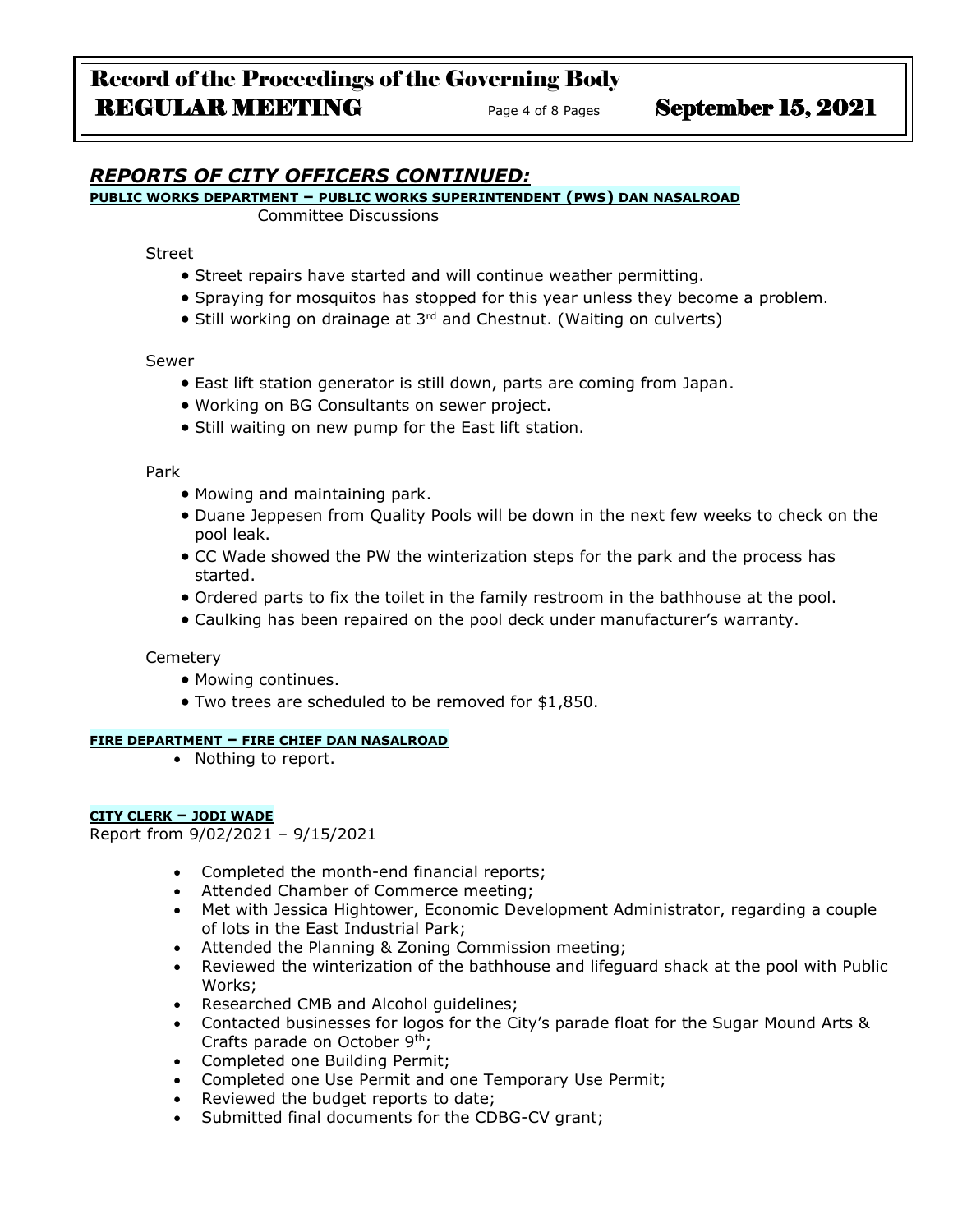## *REPORTS OF CITY OFFICERS CONTINUED:*

**CITY CLERK – JODI WADE**

Report from 9/02/2021 – 9/15/2021

- Reviewed paperwork/contracts with Midwest Engineering for the water settling pond project;
- Coordinated Meals on Wheels pick up procedure.

Overtime Hours for City Hall for the last pay period: 4 hours Jodi.

#### **CITY TREASURER – CONNIE GORE**

Report from 9/01/2021 – 9/15/2021

- August sales tax report filed;
- Monthly sewer, water and gas reports completed;
- Court prep, court and court paperwork completed;
- Court comparison spreadsheet prepared;
- 41 Dog reminder letters mailed for 61 dogs Letter states citations can start after October  $1<sup>st</sup>$ for unregistered dogs;
- Worked with the post office and software technicians on a bar code for the utility bills. Would have to set up a special account with the post office for them to design a bar code. Bills would be processed, then uploaded to postal account (2-3 days) for the bar code to be imprinted on the post cards. The bar code does not always work. (The upload/download would have to be done monthly);
- New abatement invoices mailed for mowing.

Court Clerk Gore reviewed the report regarding the past six months of court operation under Judge Schultz, showing comparison of prior years of operation. Zoom Court is going well. Things are going smooth with our new Judge Schultz. Judge Schultz is very consistent in her procedures and organized with specific forms for every process. Court Clerk Gore indicated it does take her a little more time to get prepared for court.

### *COUNCIL COMMITTEE REPORTS:*

*WATER & GAS -*

• None

#### *STREET -*

• Council Member Mitzner asked PWS Nasalroad about the hole at the intersection of Industrial and Market St. PWS Nasalroad stated it has been cold patched a few times. Council Member Capp suggested reaching out to Linn County or KDOT to see if they had a metal plate that could be put over the hole to hold it until the project gets started.

#### *SEWER-*

• None

#### *PARK-*

• Council Member Curtis thanked the Public Works for doing a good job maintaining the park.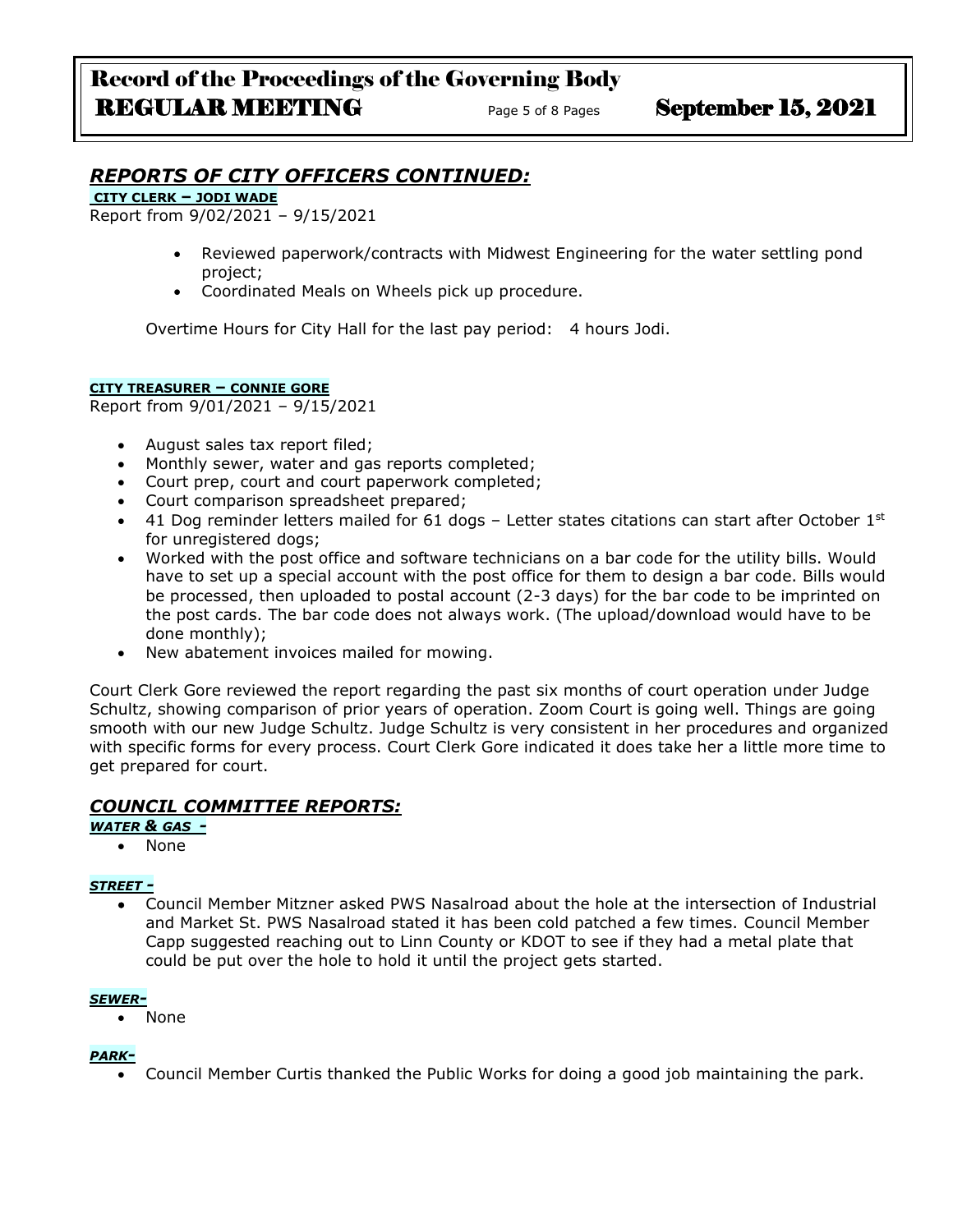# Record of the Proceedings of the Governing Body REGULAR MEETING<br>
Page 6 of 8 Pages<br>
September 15, 2021

### *COUNCIL COMMITTEE REPORTS CONTINUED:*

### *CEMETERY –*

• A draft of Chapter XI. Public property, Article 1. Cemetery regulations had been distributed to the Council for a final review. CC Wade reviewed some of the sections being added to the regulations or being revised. These sections included topics such as types of decorations, vaults, costs for deed transfers, grave costs, monument installation, and care of the cemetery. Council Members considered the types of decorations allowed on grave sites and the affects they have on the mowing and weed eating time for the caretaker. Discussion of the dangers of shepherd hooks if the get caught on the person mowing or they fall over and cause hazard for the mower itself. The revised regulation states the only decorations allowed consist of a memorial/headstone or grave marker, flowers in permanent monument vases, monument wreaths and small American flags. Council Member Capp discussed a letter/notice being sent out to all patrons to remove items which are not permissible in the cemetery. Discussion was also held on requiring vaults for all casket burials but not required for cremation burial.

#### *PUBLIC SAFETY –*

• None

#### *COMMUNITY BUILDING-*

• None

#### *EMPLOYEE RELATIONS & TRAINING*

• None

### *SPECIAL COMMITTEE REPORTS: EMERGENCY MANAGEMENT -NONE*

### *SWANFEST COMMITTEE –NONE*

### *PLANNING & ZONING COMMISSION (PZC) -*

Mayor Wilson made a recommendation to appoint Devin Canada for another term on the Planning & Zoning Commission.

### ❖ *Motion*

**Council Member Capp motioned to approve the recommendation by Mayor Wilson to appoint Devin Canada for another term on the Planning & Zoning Commission. Motion seconded by Council Member Stoker voted on, passed 5-0.**

Mayor Wilson read a resignation letter from Brendan O'Reilly from the Planning & Zoning Commission since he moved out of state.

### ❖ *Motion*

**Council Member Capp motioned to accept the resignation letter from Brendan O'Reilly from the Planning & Zoning Commission. Motion seconded by Council Member Stoker voted on, passed 5-0.**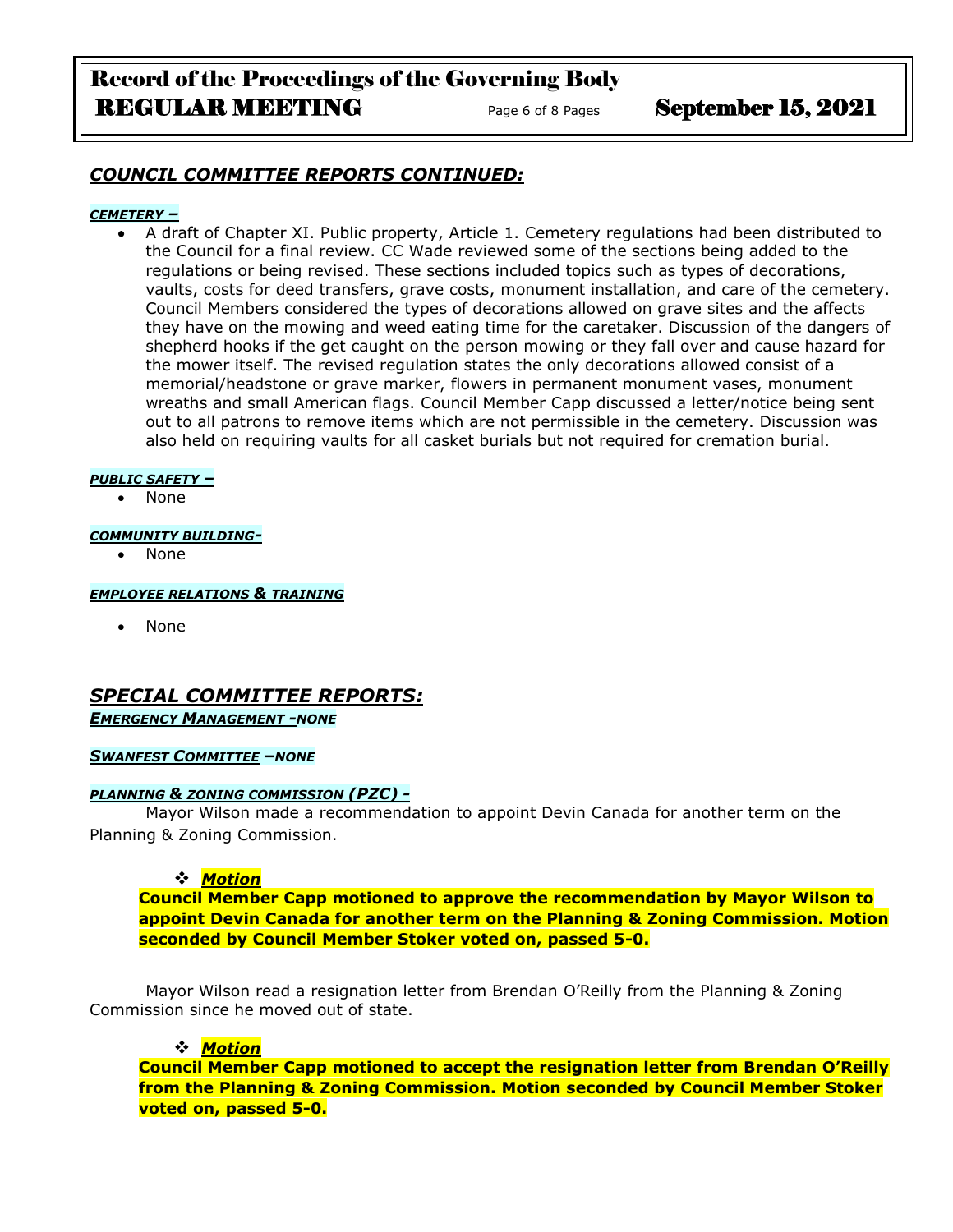## *SPECIAL COMMITTEE REPORTS CONTINUED:*

*LA CYGNE COMMUNITY PARK BOARD –*

None

### *UNFINISHED BUSINESS:*

### **CEREAL MALT BEVERAGE/ALCOHOL LIQUOR: SUNDAY SALE EXTENSION**

Council Member Mitzner held discussion on helping to support our businesses. In his opinion, he didn't see any problem with extending the sale on Sunday to start at 9am. Council Member Mitzner indicated if they weren't purchasing it here, they would be purchasing it in another town. CC Wade reviewed the process for getting the regulation changed, which required the ordinance to be printed for a 60-day period prior to going in to affect. The Council asked CC Wade to prepare the ordinance for the next meeting.

### *NEW BUSINESS:* **ORDINANCE NO. \_\_\_REGULATING TRAFFIC WITHIN THE CORPORATE LIMITS OF THE CITY OF LACYGNE, KS**

Ordinance No. Equilating traffic within the corporate limits of the City of La Cygne, KS by amending Chapter XIII, Article 1, Section 13-101 of the Code of the City of La Cygne, KS to incorporate by reference the "Standard Traffic Ordinances for Kansas Cities,  $48<sup>th</sup>$  Edition, 2021".

### ❖ *Motion*

**Council Member Capp motioned to approve Ordinance No. 1492 regulating traffic within the corporate limits of the City of La Cygne, KS by amending Chapter XIII, Article 1, Section 13-101 of the Code of the City of La Cygne, KS to incorporate by reference the "Standard Traffic Ordinances for Kansas Cities, 48th Edition, 2021". Motion seconded by Council Member Mitzner voted on, passed 5-0.**

#### **ORDINANCE NO. REGULATING PUBLIC OFFENSES WITHIN THE CORPORATE LIMITS OF THE CITY OF LA CYGNE, KANSAS.**

Ordinance No. \_\_\_\_ regulating Public Offenses within the corporate limits of the City of La Cygne, KS by amending Chapter X, Article 1, Section 10-101 of the code of the City of La Cygne, KS, to incorporate by reference the "Uniform Public Offense Code for Kansas Cities, 37<sup>th</sup> Edition of 2021".

### ❖ *Motion*

**Council Member Mitzner motioned to approve Ordinance No. 1493 regulating Public Offenses within the corporate limits of the City of La Cygne, KS by amending Chapter X, Article 1, Section 10-101 of the code of the City of La Cygne, KS, to incorporate by reference the "Uniform Public Offense Code for Kansas Cities, 37th Edition of 2021". Motion seconded by Council Member Capp voted on, passed 5-0.**